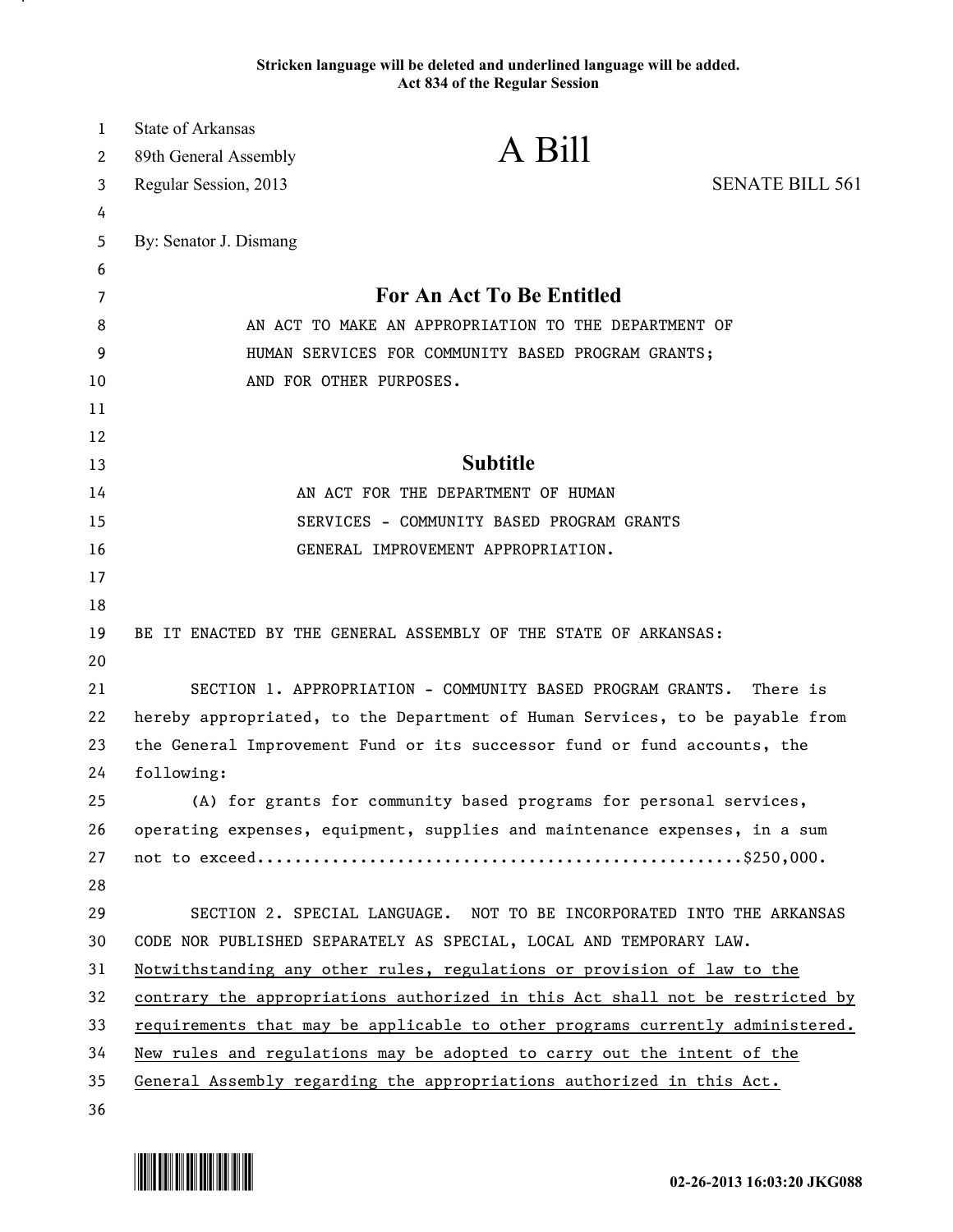SECTION 3. DISBURSEMENT CONTROLS. (A) No contract may be awarded nor obligations otherwise incurred in relation to the project or projects described herein in excess of the State Treasury funds actually available therefor as provided by law. Provided, however, that institutions and agencies listed herein shall have the authority to accept and use grants and donations including Federal funds, and to use its unobligated cash income or funds, or both available to it, for the purpose of supplementing the State Treasury funds for financing the entire costs of the project or projects enumerated herein. Provided further, that the appropriations and funds otherwise provided by the General Assembly for Maintenance and General Operations of the agency or institutions receiving appropriation herein shall not be used for any of the purposes as appropriated in this act. (B) The restrictions of any applicable provisions of the State Purchasing Law, the General Accounting and Budgetary Procedures Law, the Revenue Stabilization Law and any other applicable fiscal control laws of this State and regulations promulgated by the Department of Finance and Administration, as authorized by law, shall be strictly complied with in disbursement of any funds provided by this act unless specifically provided otherwise by law. 

 SECTION 4. LEGISLATIVE INTENT. It is the intent of the General Assembly that any funds disbursed under the authority of the appropriations contained in this act shall be in compliance with the stated reasons for which this act was adopted, as evidenced by the Agency Requests, Executive Recommendations and Legislative Recommendations contained in the budget manuals prepared by the Department of Finance and Administration, letters, or summarized oral testimony in the official minutes of the Arkansas Legislative Council or Joint Budget Committee which relate to its passage and adoption. 

 SECTION 5. EMERGENCY CLAUSE. It is found and determined by the General Assembly, that the Constitution of the State of Arkansas prohibits the appropriation of funds for more than a one (1) year period; that the effectiveness of this Act on July 1, 2013 is essential to the operation of the agency for which the appropriations in this Act are provided, and that in the event of an extension of the legislative session, the delay in the effective date of this Act beyond July 1, 2013 could work irreparable harm upon the proper administration and provision of essential governmental

02-26-2013 16:03:20 JKG088